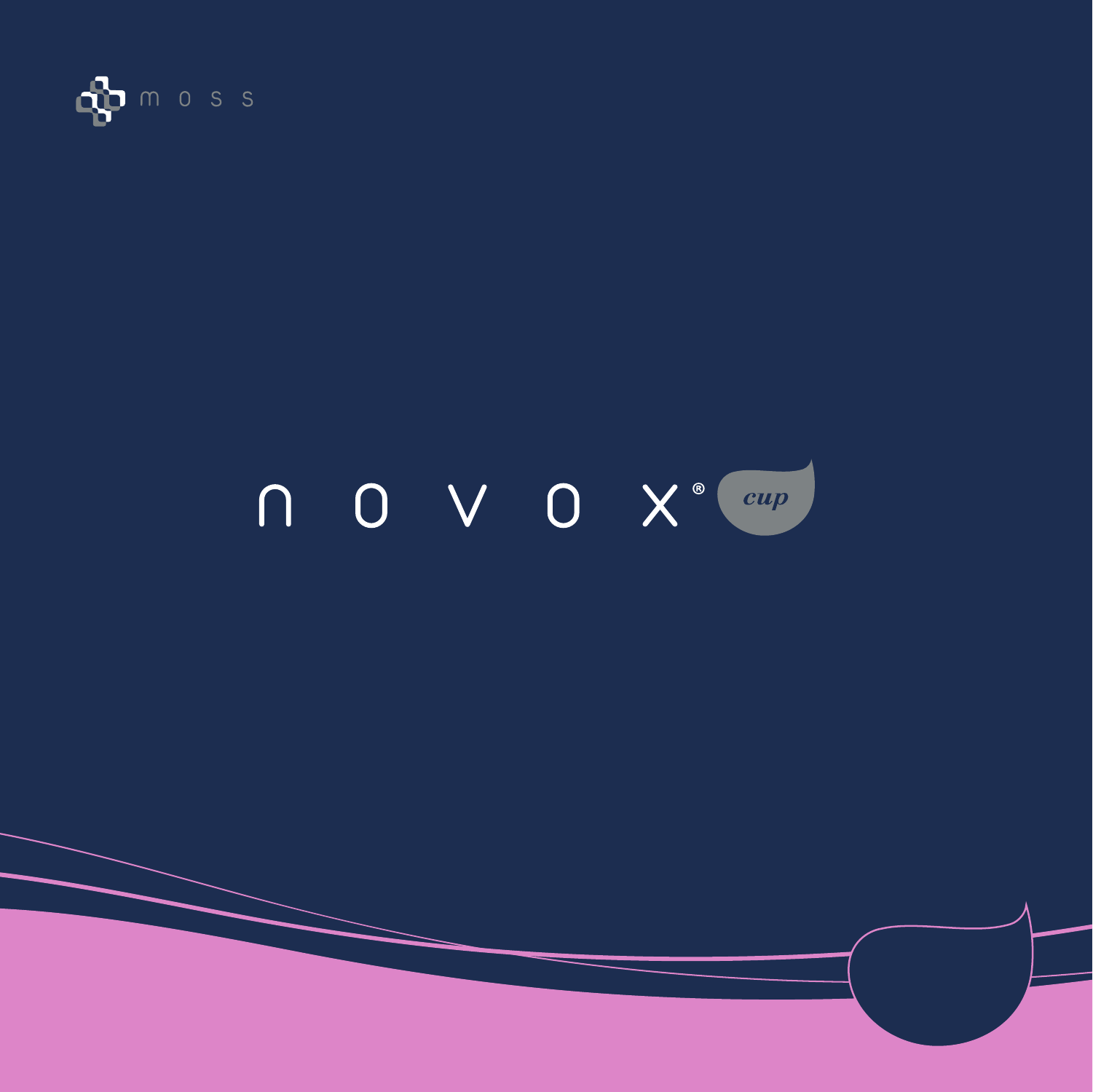

## $\bigcap$  0  $\vee$  0  $X^{\circ}$   $\boxed{cup}$

 $\mu\dot{\nu}_{\Omega}$  $\gamma$ 

**Contract Contract** 

**Contract Contract** 

Class IIB disposable medical devices to be applied directly to injured skin. Internally coated with oxygen-enriched oil releasing Reactive Oxygen Species (ROS). Thanks to its cup shape, Novox<sup>®</sup>-Cup is perfectly adaptable to the entire mammary skin surface and allows treating scars or lesions extended to the entire

Novox<sup>®</sup>-Cup Mini and Novox<sup>®</sup>-Cup Mini-Pin are specifically indicated for the treatment of scars or lesions of the periareolar area.

### $\bigcap$  0 V 0 X  $\left(\begin{array}{cc} c u p \end{array}\right)$

- Surgical incisions resulting from breast surgery and their scarring **1**
- Injuries, burns or loss of breast substance following chemo or radiotherapy
- Breastfeeding fissures **3**
- Soothing and pain-reducing action of the mammary skin surface **4**







**Novox**®**-Cup Novox**® **Novox**®**-Cup Mini -Cup Mini-Pin**

### INDICATIONS OF USE AND ADVANTAGES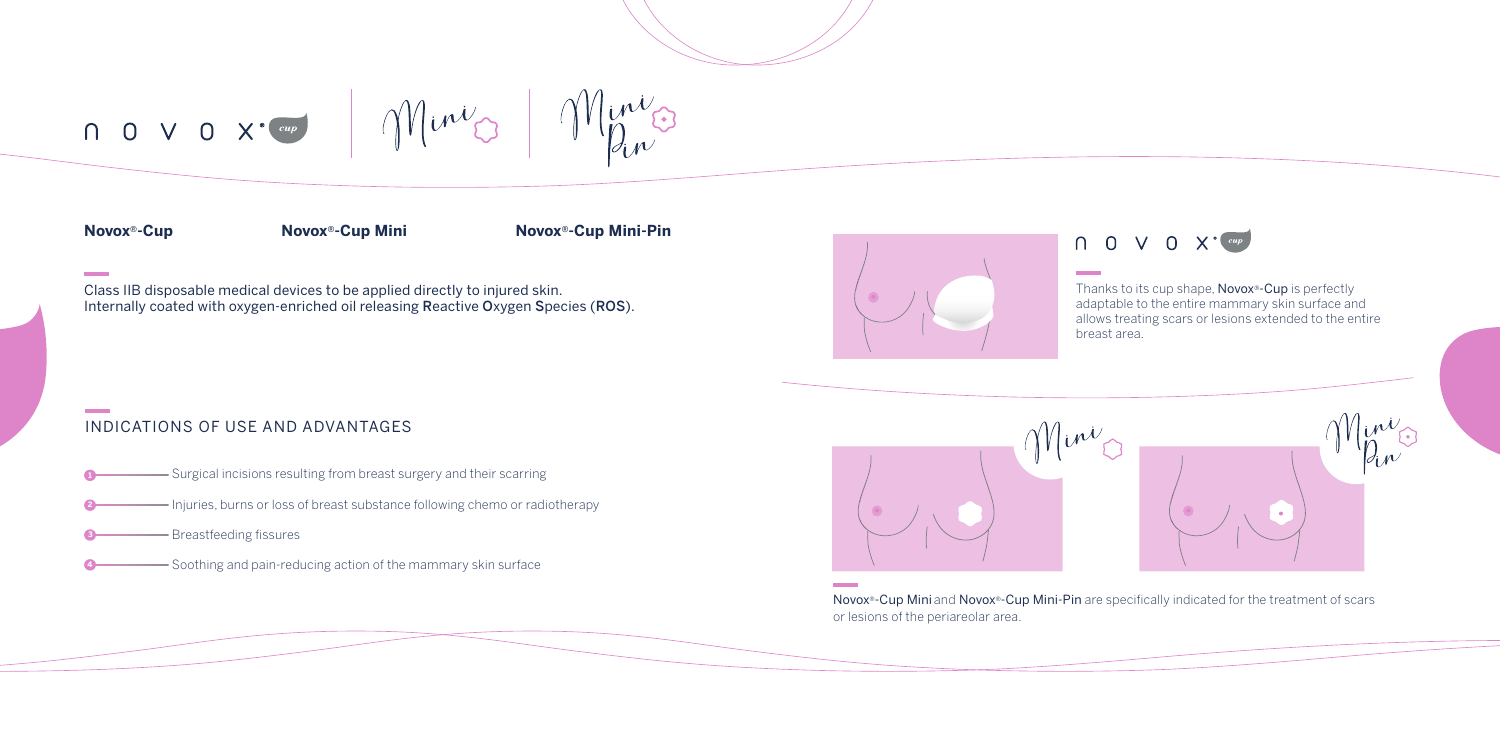Novox®-Cup, Novox®-Cup Mini and Mini-Pin perform a film-forming and microbial contrast action, opposing the contamination of the lesion / wound by pathogens

> The devices are used, at the end of the surgery, as post-operative dressing, before the patient awakens.

They are directly applied on the surgical incisions. The variety of shapes allows to treat all the scars deriving from breast interventions, in oncology and plastic, reconstructive and aesthetic procedures. The dressing is supported by the bra, likewise placed at the end of the surgery. Replacement is recommended every 24/48 hours.

### POST-OPERATIVE DRESSING **1**

### MECHANISM OF ACTION NETHOD OF USE

**1**

Novox®-Cup, Novox®-Cup Mini and Mini-Pin facilitate the healing of surgical scars or chronic skin lesions, by creating a local favourable environment for optimizing skin microcirculation **2**

Novox®-Cup, Novox®-Cup Mini and Mini-Pin have a soothing effect **<sup>3</sup>**

Novox®-Cup, Novox®-Cup Mini and Mini-Pin act on the local microenvironment of the lesion, contributing the activation of the granulation tissue and the consequent re-epithelialization of acute and chronic lesions

**4**

Novox®-Cup, Novox®-Cup Mini and Novox®-Cup Mini-Pin can be used as:

### HOME TREATMENT **2**

Once discharged, the patient can replace the dressing at home during the first 2 weeks or longer, at discretion of the doctor. The dressing is always placed directly on the skin and supported by the bra. Replacement is recommended every 48 hours.



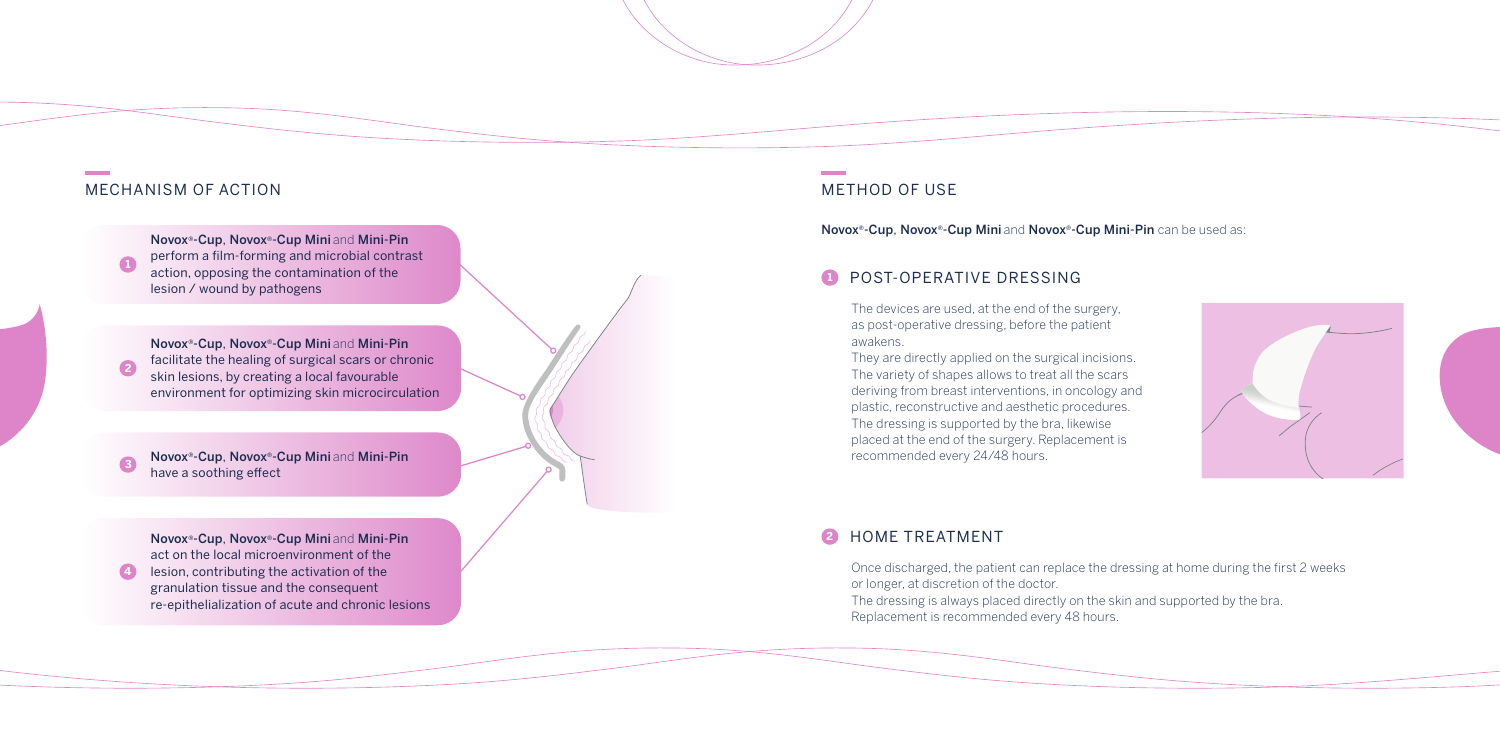- 1. Wash and disinfect your hands, alternatively use disposable gloves
- 2. Cleanse the scar (or lesion) with physiological solution
- 3. Dry with sterile gauze
- 4. Open the device package
- 5. Fit the medication directly on the breast
- 6. Put on your bra
- 7. Make sure the medication snugly fits your breast by checking that the lower part of the device protrudes from the lower edge of the bra.





**Contractor** 

 $\bigcap$  0  $\vee$  0  $X$ <sup>o</sup>  $\boxed{cup}$ 





Novox®-Cup Mini (NMI) and **Novox<sup>®</sup>-Cup Mini-Pin** (NMI-F) are available each in one single size.

Novox<sup>®</sup>-Cup is available in the following sizes:

 $S$  (NCP-S)<br> $M$  (NCP-M)  $(NCP-M)$ L (NCP-L)<br>XL (NCP-XL  $(NCP-XL)$ 



**Contract Contract**